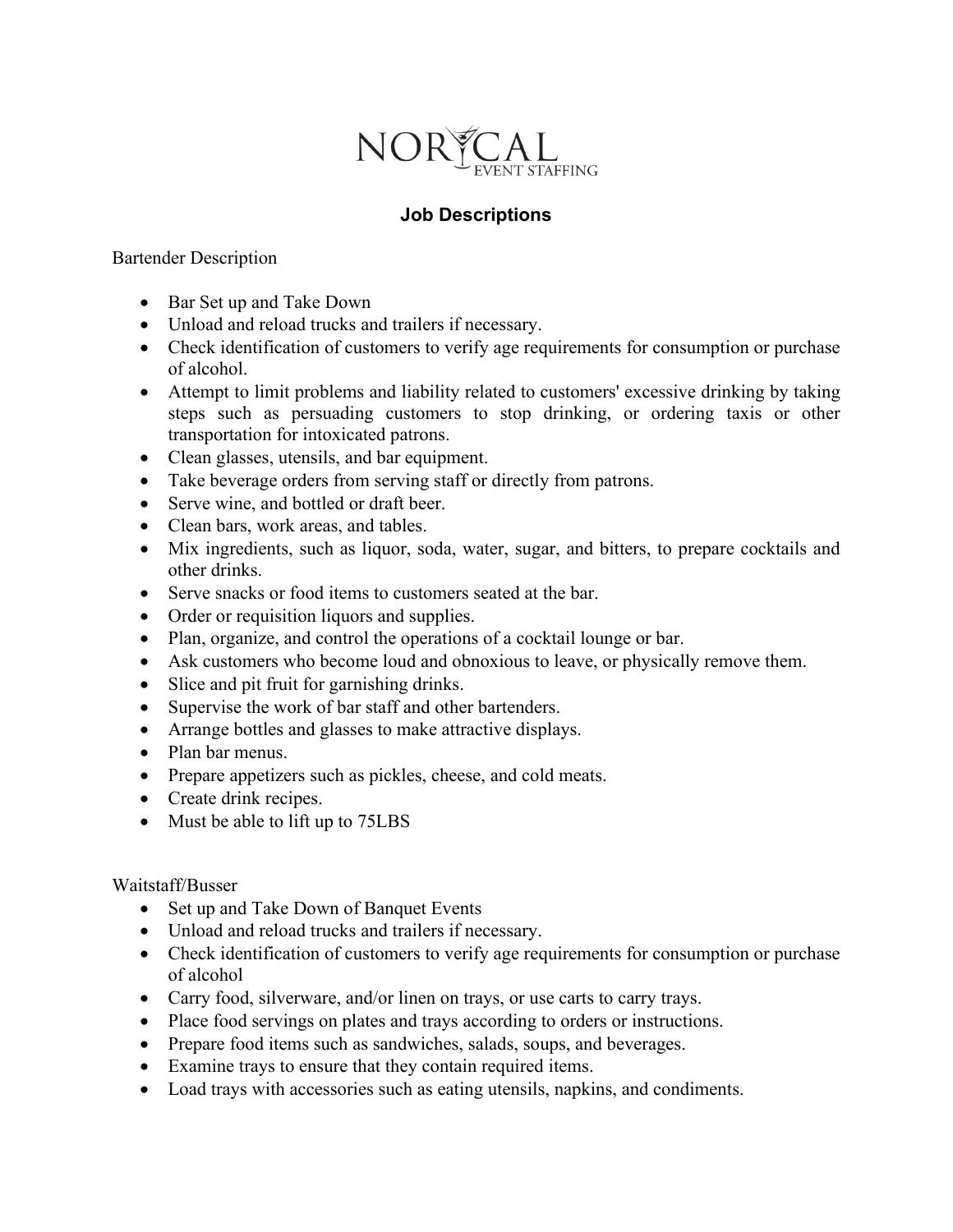- Monitor food distribution, ensuring that meals are delivered to the correct recipients and those guidelines such as those for special diets are followed.
- Remove trays and stack dishes for return to kitchen after meals are finished.
- Stock service stations with items such as ice, napkins, and straws.
- Take food orders and relay orders to kitchens or serving counters so they can be filled.
- Clean and sterilize dishes, kitchen utensils, equipment, and facilities.
- Greet Guests, Host or Doorman
- Determine where guests would like to eat their meals and help them get situated.
- Monitor food preparation and serving techniques to ensure that proper procedures are followed.
- Record amounts and types of special food items served to customers
- Must be able to lift up to 75 LBS

## Prep Cook

- Follow the prep list created by chefs to plan duties
- Unload and reload trucks and trailers if necessary.
- Label and stock all ingredients on shelves so they can be organized and easily accessible
- Measure ingredients and seasonings to be used in cooking
- Prepare cooking ingredients by washing and chopping vegetables, cutting meat etc.
- Undertake basic cooking duties such as reducing sauces, parboiling food etc.
- Prepare simple dishes such as salads, entrees etc.
- Maintain a clean and orderly kitchen by washing dishes, sanitizing surfaces, taking out trash etc.
- Ensure all food and other items are stored properly
- Comply with nutrition and sanitation guidelines
- Perform other kitchen duties as assigned.

## Dishwasher

Washing dishes at a professional level is different than in your own kitchen. Many restaurants and facilities have large, commercial quality washers able to wash several trays of dishes quickly. Dishwashers unload the cutlery and dishes brought to the kitchen by Bussers while loading and organizing them into trays for the washer. Commercial dishwashers are not always able to accommodate larger pans and pots so they may occasionally need to be washed by hand.

In addition, they may be asked to assist with:

- Prep work
- Taking out garbage to dumpster
- Washing and sanitizing work areas